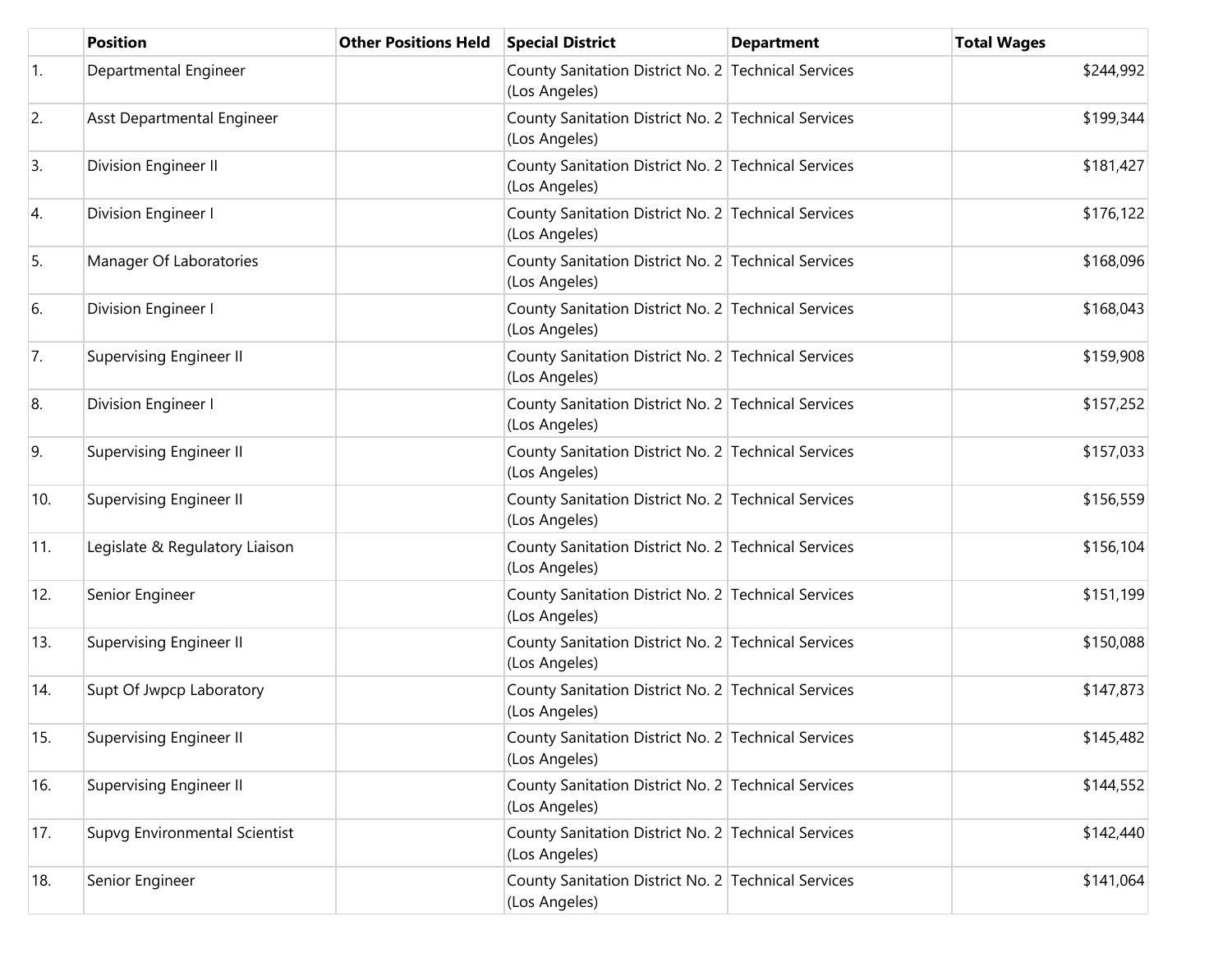| 19. | Senior Engineer                | County Sanitation District No. 2 Technical Services<br>(Los Angeles) | \$140,380 |
|-----|--------------------------------|----------------------------------------------------------------------|-----------|
| 20. | Senior Engineer                | County Sanitation District No. 2 Technical Services<br>(Los Angeles) | \$139,781 |
| 21. | Senior Engineer                | County Sanitation District No. 2 Technical Services<br>(Los Angeles) | \$139,238 |
| 22. | Senior Engineer                | County Sanitation District No. 2 Technical Services<br>(Los Angeles) | \$138,572 |
| 23. | Senior Engineer                | County Sanitation District No. 2 Technical Services<br>(Los Angeles) | \$138,572 |
| 24. | Laboratory Supervisor II       | County Sanitation District No. 2 Technical Services<br>(Los Angeles) | \$137,696 |
| 25. | Senior Engineer                | County Sanitation District No. 2 Technical Services<br>(Los Angeles) | \$137,146 |
| 26. | Senior Engineer                | County Sanitation District No. 2 Technical Services<br>(Los Angeles) | \$135,272 |
| 27. | Senior Engineer                | County Sanitation District No. 2 Technical Services<br>(Los Angeles) | \$134,650 |
| 28. | Laboratory Supervisor II       | County Sanitation District No. 2 Technical Services<br>(Los Angeles) | \$132,422 |
| 29. | Recycling Coordinator          | County Sanitation District No. 2 Technical Services<br>(Los Angeles) | \$130,371 |
| 30. | Laboratory Supervisor I        | County Sanitation District No. 2 Technical Services<br>(Los Angeles) | \$129,627 |
| 31. | Laboratory Supervisor II       | County Sanitation District No. 2 Technical Services<br>(Los Angeles) | \$129,136 |
| 32. | Senior Engineer                | County Sanitation District No. 2 Technical Services<br>(Los Angeles) | \$128,375 |
| 33. | <b>Environmental Scientist</b> | County Sanitation District No. 2 Technical Services<br>(Los Angeles) | \$126,852 |
| 34. | Civil Engineer                 | County Sanitation District No. 2 Technical Services<br>(Los Angeles) | \$124,749 |
| 35. | <b>Environmental Scientist</b> | County Sanitation District No. 2 Technical Services<br>(Los Angeles) | \$124,527 |
| 36. | Laboratory Supervisor I        | County Sanitation District No. 2 Technical Services<br>(Los Angeles) | \$122,598 |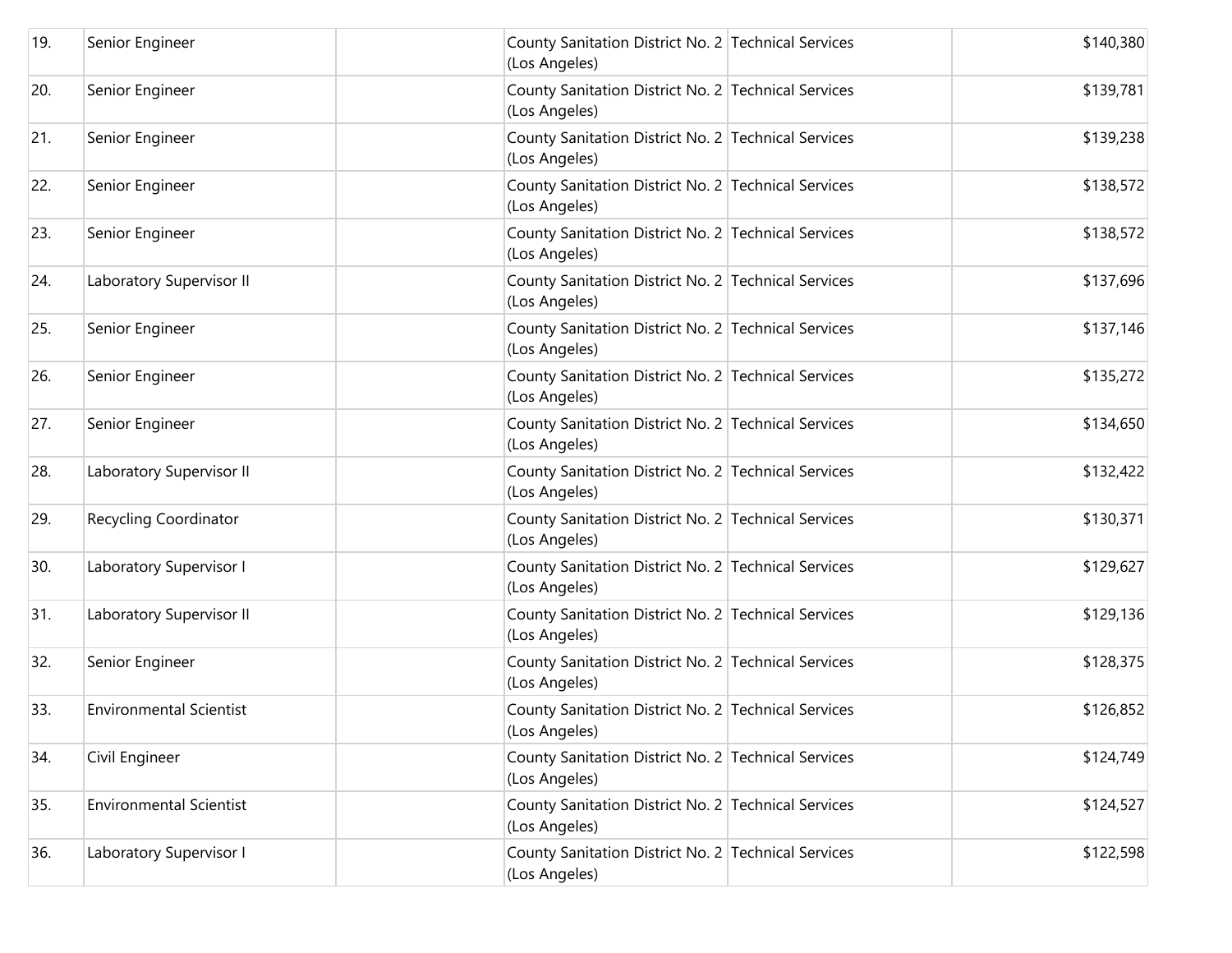| 37. | <b>Supervising Chemist</b>         | County Sanitation District No. 2 Technical Services<br>(Los Angeles) | \$122,271 |
|-----|------------------------------------|----------------------------------------------------------------------|-----------|
| 38. | Engineering Associate III          | County Sanitation District No. 2 Technical Services<br>(Los Angeles) | \$121,162 |
| 39. | Civil Engineer                     | County Sanitation District No. 2 Technical Services<br>(Los Angeles) | \$120,799 |
| 40. | <b>Environmental Scientist</b>     | County Sanitation District No. 2 Technical Services<br>(Los Angeles) | \$120,799 |
| 41. | Research Scientist II              | County Sanitation District No. 2 Technical Services<br>(Los Angeles) | \$120,797 |
| 42. | Civil Engineer                     | County Sanitation District No. 2 Technical Services<br>(Los Angeles) | \$120,307 |
| 43. | Laboratory Supervisor I            | County Sanitation District No. 2 Technical Services<br>(Los Angeles) | \$119,648 |
| 44. | Civil Engineer                     | County Sanitation District No. 2 Technical Services<br>(Los Angeles) | \$119,437 |
| 45. | Civil Engineer                     | County Sanitation District No. 2 Technical Services<br>(Los Angeles) | \$118,604 |
| 46. | Civil Engineer                     | County Sanitation District No. 2 Technical Services<br>(Los Angeles) | \$118,454 |
| 47. | Civil Engineer                     | County Sanitation District No. 2 Technical Services<br>(Los Angeles) | \$118,288 |
| 48. | Laboratory Supervisor I            | County Sanitation District No. 2 Technical Services<br>(Los Angeles) | \$118,039 |
| 49. | <b>Assoc Environ Scientist III</b> | County Sanitation District No. 2 Technical Services<br>(Los Angeles) | \$117,949 |
| 50. | Civil Engineer                     | County Sanitation District No. 2 Technical Services<br>(Los Angeles) | \$117,881 |
| 51. | <b>Engineering Associate III</b>   | County Sanitation District No. 2 Technical Services<br>(Los Angeles) | \$117,753 |
| 52. | Engineering Associate III          | County Sanitation District No. 2 Technical Services<br>(Los Angeles) | \$117,524 |
| 53. | <b>Engineering Associate III</b>   | County Sanitation District No. 2 Technical Services<br>(Los Angeles) | \$117,463 |
| 54. | <b>Supervising Scientist</b>       | County Sanitation District No. 2 Technical Services<br>(Los Angeles) | \$117,338 |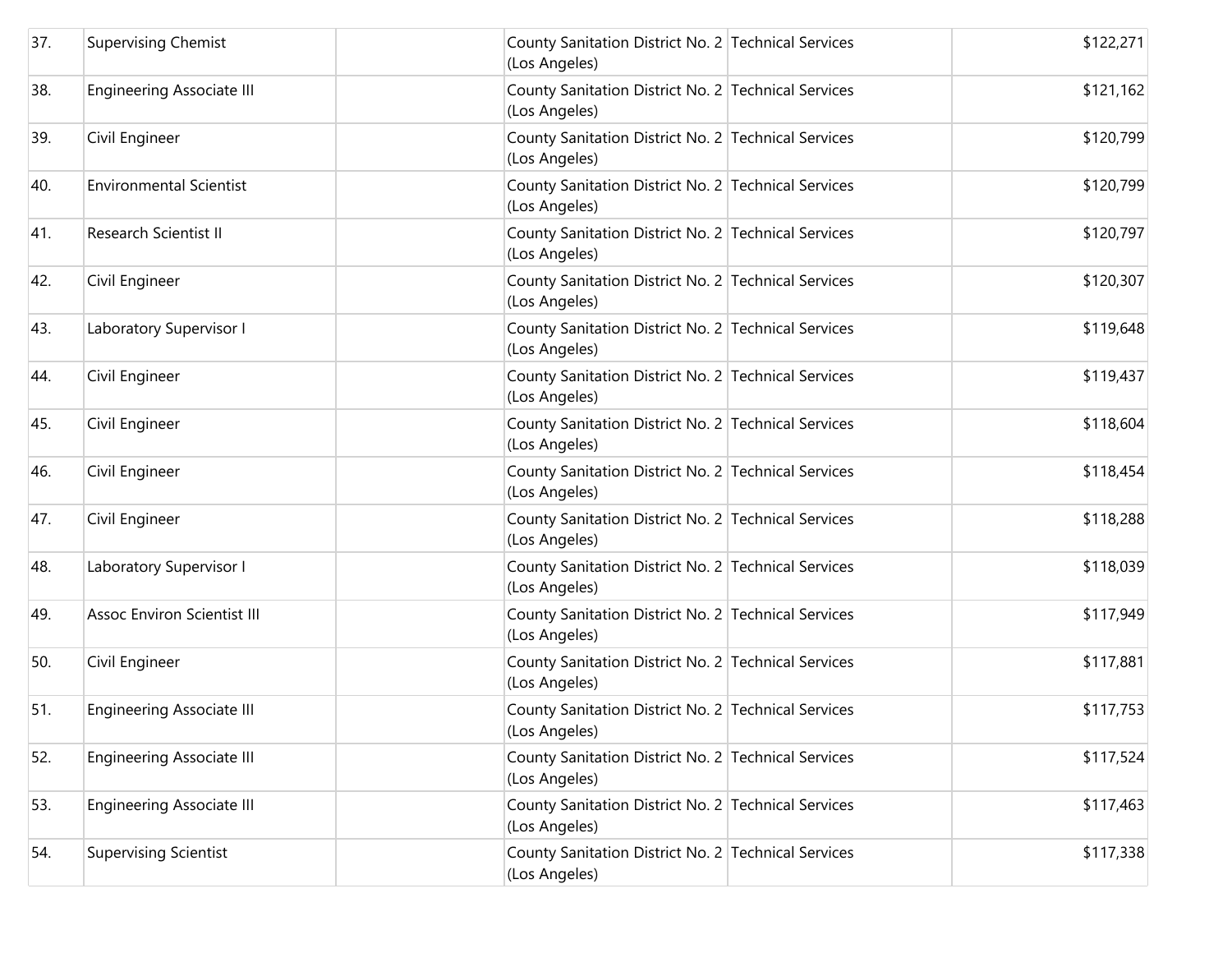| 55. | Civil Engineer                   | County Sanitation District No. 2 Technical Services<br>(Los Angeles) | \$117,281 |
|-----|----------------------------------|----------------------------------------------------------------------|-----------|
| 56. | Civil Engineer                   | County Sanitation District No. 2 Technical Services<br>(Los Angeles) | \$116,921 |
| 57. | Civil Engineer                   | County Sanitation District No. 2 Technical Services<br>(Los Angeles) | \$116,773 |
| 58. | Civil Engineer                   | County Sanitation District No. 2 Technical Services<br>(Los Angeles) | \$116,019 |
| 59. | <b>Engineering Associate III</b> | County Sanitation District No. 2 Technical Services<br>(Los Angeles) | \$115,253 |
| 60. | Laboratory Supervisor I          | County Sanitation District No. 2 Technical Services<br>(Los Angeles) | \$114,984 |
| 61. | Civil Engineer                   | County Sanitation District No. 2 Technical Services<br>(Los Angeles) | \$114,700 |
| 62. | Senior Chemist                   | County Sanitation District No. 2 Technical Services<br>(Los Angeles) | \$113,214 |
| 63. | <b>Environmental Scientist</b>   | County Sanitation District No. 2 Technical Services<br>(Los Angeles) | \$112,614 |
| 64. | <b>Engineering Associate III</b> | County Sanitation District No. 2 Technical Services<br>(Los Angeles) | \$111,088 |
| 65. | Civil Engineer                   | County Sanitation District No. 2 Technical Services<br>(Los Angeles) | \$110,404 |
| 66. | Research Scientist I             | County Sanitation District No. 2 Technical Services<br>(Los Angeles) | \$109,298 |
| 67. | Senior Boat Captain              | County Sanitation District No. 2 Technical Services<br>(Los Angeles) | \$108,469 |
| 68. | Research Scientist II            | County Sanitation District No. 2 Technical Services<br>(Los Angeles) | \$107,597 |
| 69. | <b>Supervising Chemist</b>       | County Sanitation District No. 2 Technical Services<br>(Los Angeles) | \$107,062 |
| 70. | <b>Supervising Chemist</b>       | County Sanitation District No. 2 Technical Services<br>(Los Angeles) | \$107,044 |
| 71. | Environ Health & Safety Supv     | County Sanitation District No. 2 Technical Services<br>(Los Angeles) | \$106,544 |
| 72. | <b>Supervising Chemist</b>       | County Sanitation District No. 2 Technical Services<br>(Los Angeles) | \$106,462 |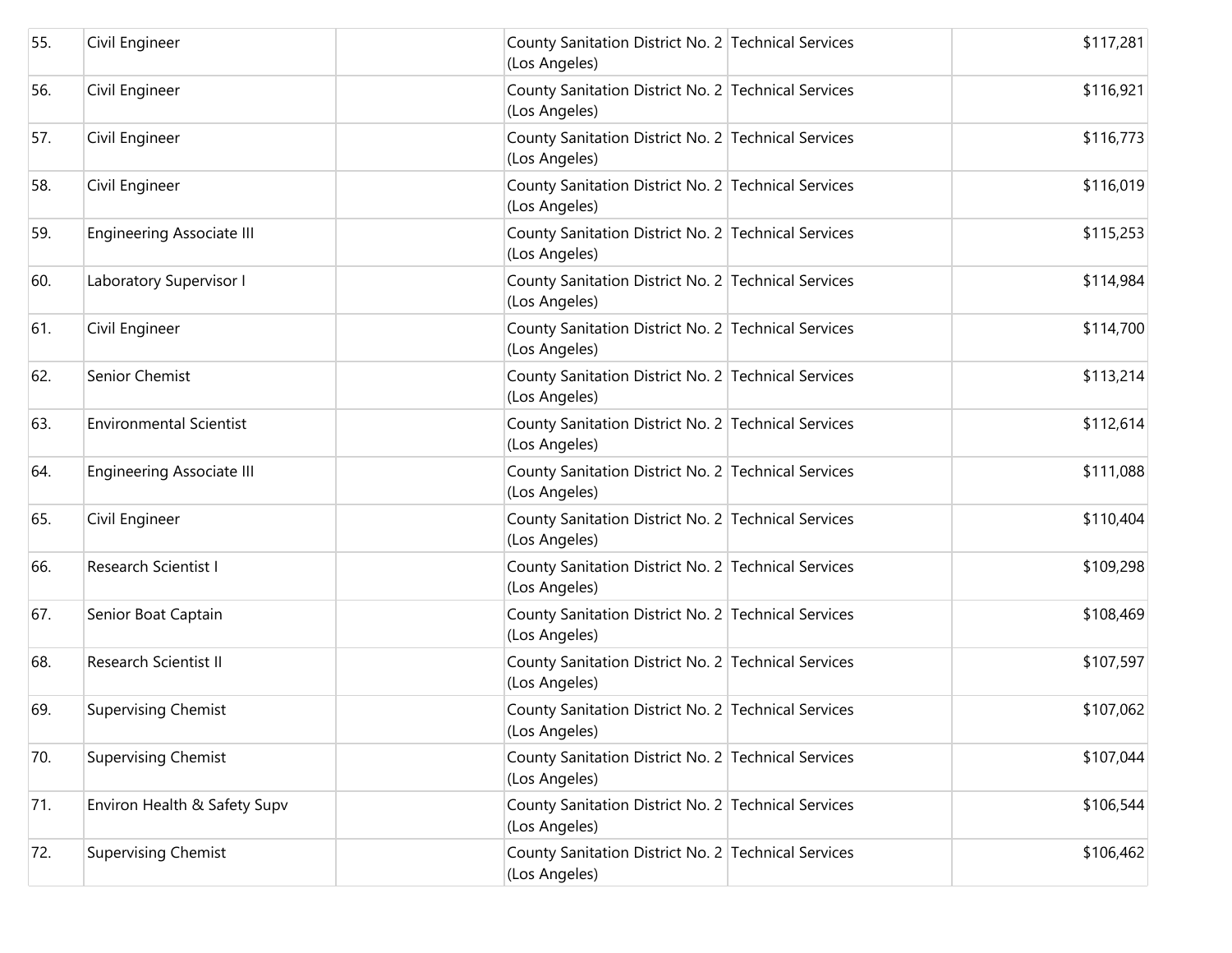| 73. | <b>Engineering Associate III</b> | County Sanitation District No. 2 Technical Services<br>(Los Angeles) | \$106,088 |
|-----|----------------------------------|----------------------------------------------------------------------|-----------|
| 74. | Senior Biologist                 | County Sanitation District No. 2 Technical Services<br>(Los Angeles) | \$106,033 |
| 75. | Senior Chemist                   | County Sanitation District No. 2 Technical Services<br>(Los Angeles) | \$104,861 |
| 76. | Senior Chemist                   | County Sanitation District No. 2 Technical Services<br>(Los Angeles) | \$104,359 |
| 77. | Senior Biologist                 | County Sanitation District No. 2 Technical Services<br>(Los Angeles) | \$103,654 |
| 78. | Senior Chemist                   | County Sanitation District No. 2 Technical Services<br>(Los Angeles) | \$103,025 |
| 79. | Chemist II                       | County Sanitation District No. 2 Technical Services<br>(Los Angeles) | \$101,465 |
| 80. | Senior Microbiologist            | County Sanitation District No. 2 Technical Services<br>(Los Angeles) | \$101,260 |
| 81. | Research Scientist I             | County Sanitation District No. 2 Technical Services<br>(Los Angeles) | \$101,126 |
| 82. | Senior Chemist                   | County Sanitation District No. 2 Technical Services<br>(Los Angeles) | \$100,716 |
| 83. | Senior Chemist                   | County Sanitation District No. 2 Technical Services<br>(Los Angeles) | \$100,566 |
| 84. | Chemist II                       | County Sanitation District No. 2 Technical Services<br>(Los Angeles) | \$100,552 |
| 85. | <b>Supervising Biologist</b>     | County Sanitation District No. 2 Technical Services<br>(Los Angeles) | \$100,332 |
| 86. | Laboratory Info Mgmt Sys Admr    | County Sanitation District No. 2 Technical Services<br>(Los Angeles) | \$100,098 |
| 87. | Microbiologist II                | County Sanitation District No. 2 Technical Services<br>(Los Angeles) | \$99,926  |
| 88. | Senior Chemist                   | County Sanitation District No. 2 Technical Services<br>(Los Angeles) | \$99,168  |
| 89. | Chemist II                       | County Sanitation District No. 2 Technical Services<br>(Los Angeles) | \$99,085  |
| 90. | Senior Chemist                   | County Sanitation District No. 2 Technical Services<br>(Los Angeles) | \$99,006  |